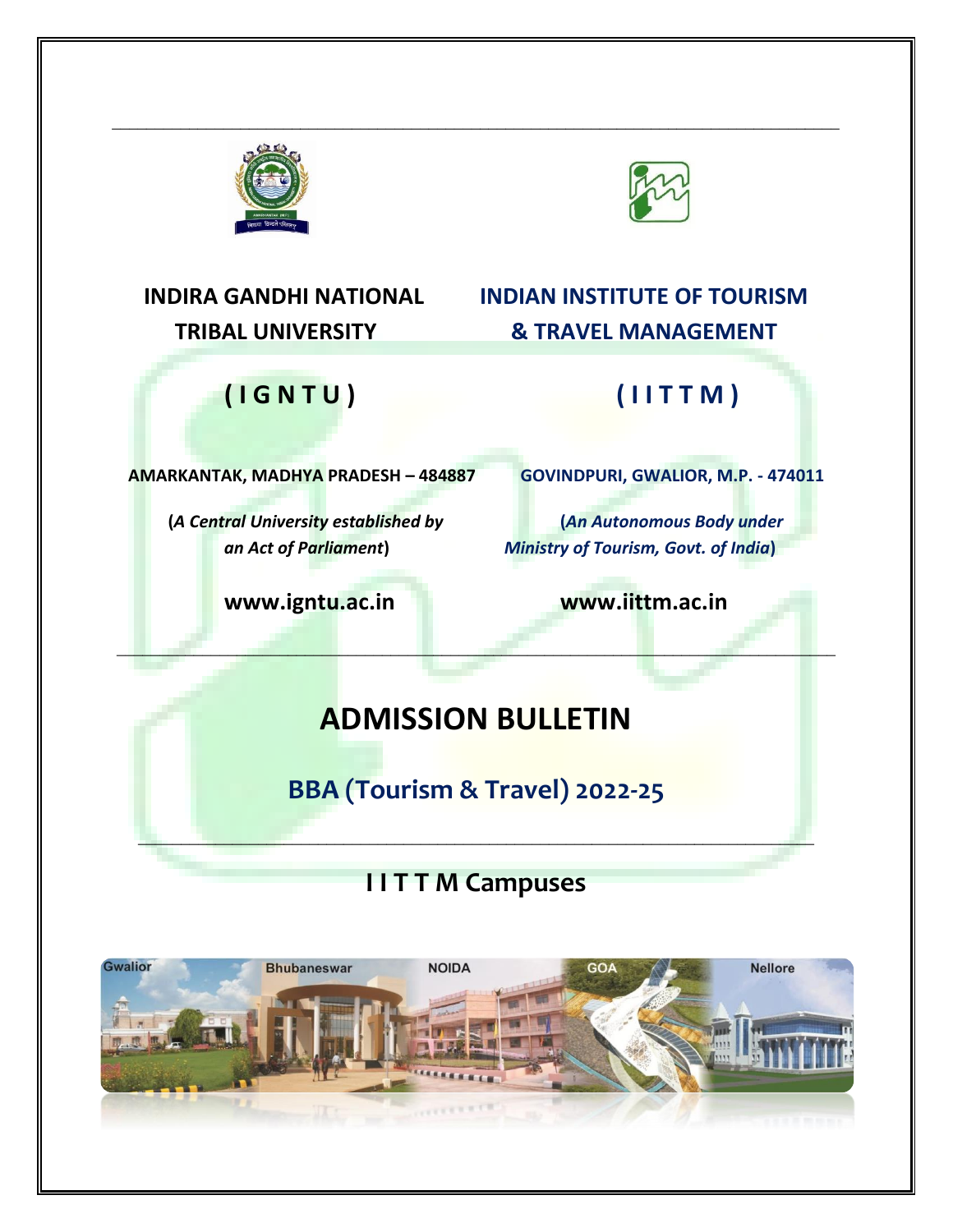### **CONTENTS**

| 1. | <b>About IGNTU</b>                       |                                                       | $\mathbf{z}$ |
|----|------------------------------------------|-------------------------------------------------------|--------------|
| 2. | <b>About IITTM</b>                       |                                                       |              |
| 3. |                                          | <b>BBA</b> (Tourism and Travel)                       | 4            |
|    | i.                                       | <b>Educational Qualification</b>                      | 4            |
|    | ii.                                      | <b>Age Limit</b>                                      | 5            |
|    | iii.                                     | <b>Intake Capacity</b>                                | 5            |
|    | iv.                                      | <b>Fee Structure</b>                                  | 5            |
| 4. |                                          | <b>Eligibility for Admission</b>                      | 5            |
|    | i.                                       | <b>Application Method</b>                             | 6            |
|    | ii.                                      | <b>Selection Process</b>                              | 6            |
|    | iii.                                     | <b>Admission Calendar</b>                             | 7            |
| 5. | <b>Important Points</b>                  |                                                       |              |
| 6. | Scholarship<br>8                         |                                                       |              |
| 7. | <b>Study Tours</b>                       |                                                       |              |
| 8. | <b>Facilities at IITTM</b>               |                                                       |              |
| 9. | <b>Faculty members</b>                   |                                                       |              |
|    | 10. Syllabus of BBA (Tourism and Travel) |                                                       |              |
|    | 11. Contact Details                      |                                                       | 10           |
|    |                                          | 12. Reservation of rights                             | 10           |
|    |                                          | 13. Annexure A: Prescribed Format for OBC Certificate | 11           |
|    | 14. Instructions against Ragging<br>12   |                                                       |              |

\*\*\*\*\*\*\*\*\*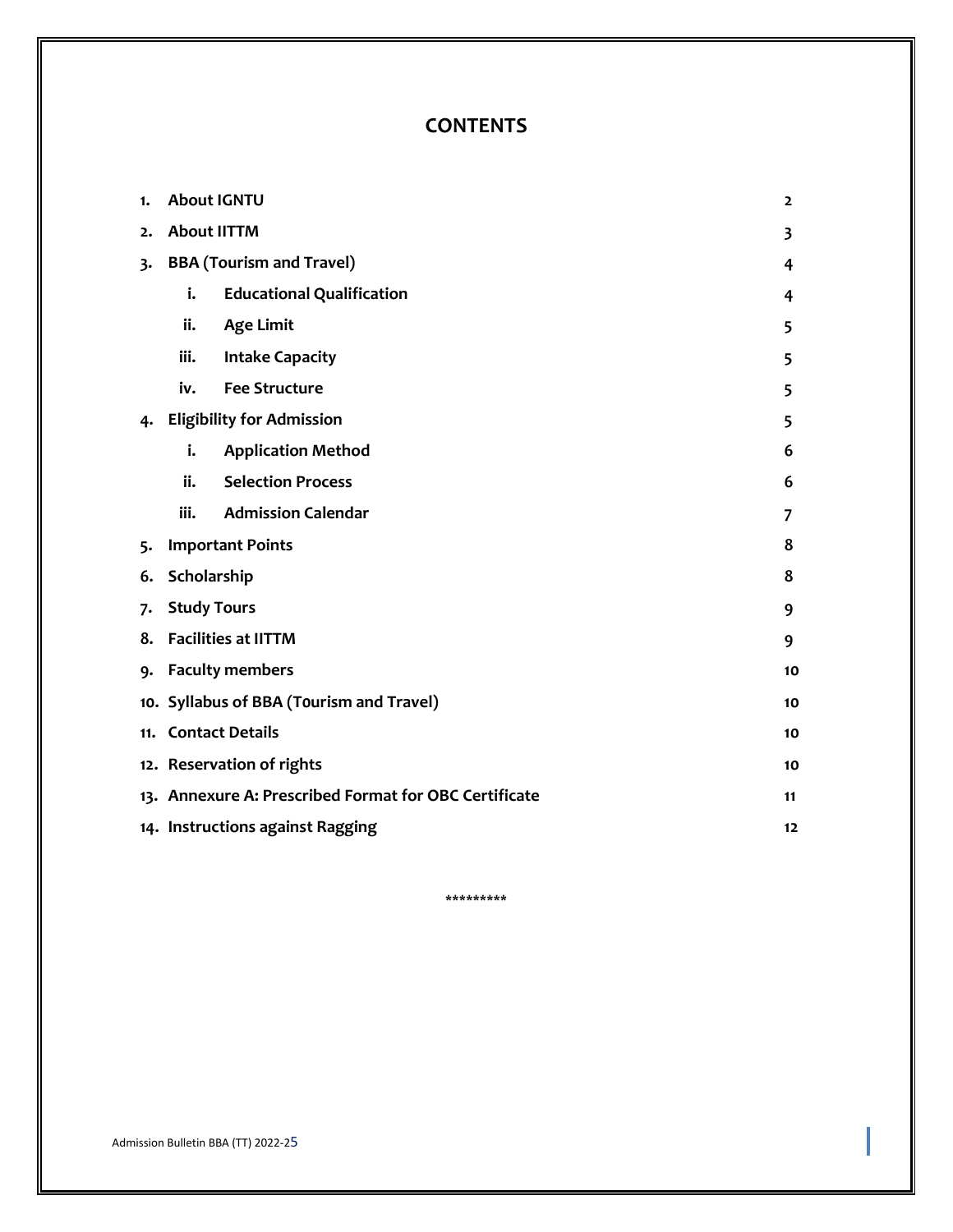#### **ABOUT IGNTU**

The Indira Gandhi National Tribal University, Amarkantak has been established by an Act of the Parliament of India, the Indira Gandhi National Tribal University Act, 2007. The University started functioning from July 2008. The jurisdiction of the University extends to the whole country and it is fully funded by the Central Government through the University Grant Commission. The university caters to the tribals' long cherished dream of higher education.

#### *Aims and Objectives*

The tribal people are rich in cultural heritage and skill of art and craft but they are still marginalized in respect to higher education as well as in other walks of life. Now in the present age of globalization the world has shrunk into a village as the society has advanced in technology. But the tribes, who are the custodians of Indian culture in real sense, are far behind in this race of advancement. In order to rescue them from the present plight, the university has put before itself the following aims and objectives:

- To provide avenues of education, especially higher education and research facilities primarily for the tribal population of India.
- To disseminate and advance knowledge by providing instructional and research facilities in tribal art, tradition, culture, language, medicinal systems, customs, forest based economic activities, flora, fauna and advancement in technologies relating to the natural resources of the tribal areas.
- To collaborate with national and international universities and organizations, especially forundertaking cultural studies and research on tribal communities.
- To formulate tribal centric development models, publish reports and monographs and toorganize conferences and seminars on issues relating to tribes and to provide inputs to policy matters in different spheres.
- To take appropriate measures for promoting the members of tribal communities capable ofmanaging, administering and looking after their own needs by access to higher educationthrough a university of their own.
- To disseminate and advance knowledge by providing instructional and research facilities in such other branches of learning as it may deem fit.
- To take appropriate measures for promoting innovations in teaching learning process ininterdisciplinary studies and researches and to pay special attention to the improvement of social, educational and economic conditions and welfare of the scheduled tribes within the Union of India.

In view of the aims and objectives of the university the major thrust will be on providing more opportunity for the tribes. However, the university is open to all.

#### *The Salient features of the academic system followed by the University are:*

- To provide value-based education aiming for morale and character building;
- To provide an easy access to an affordable quality education, research and training for enhancement of employable skills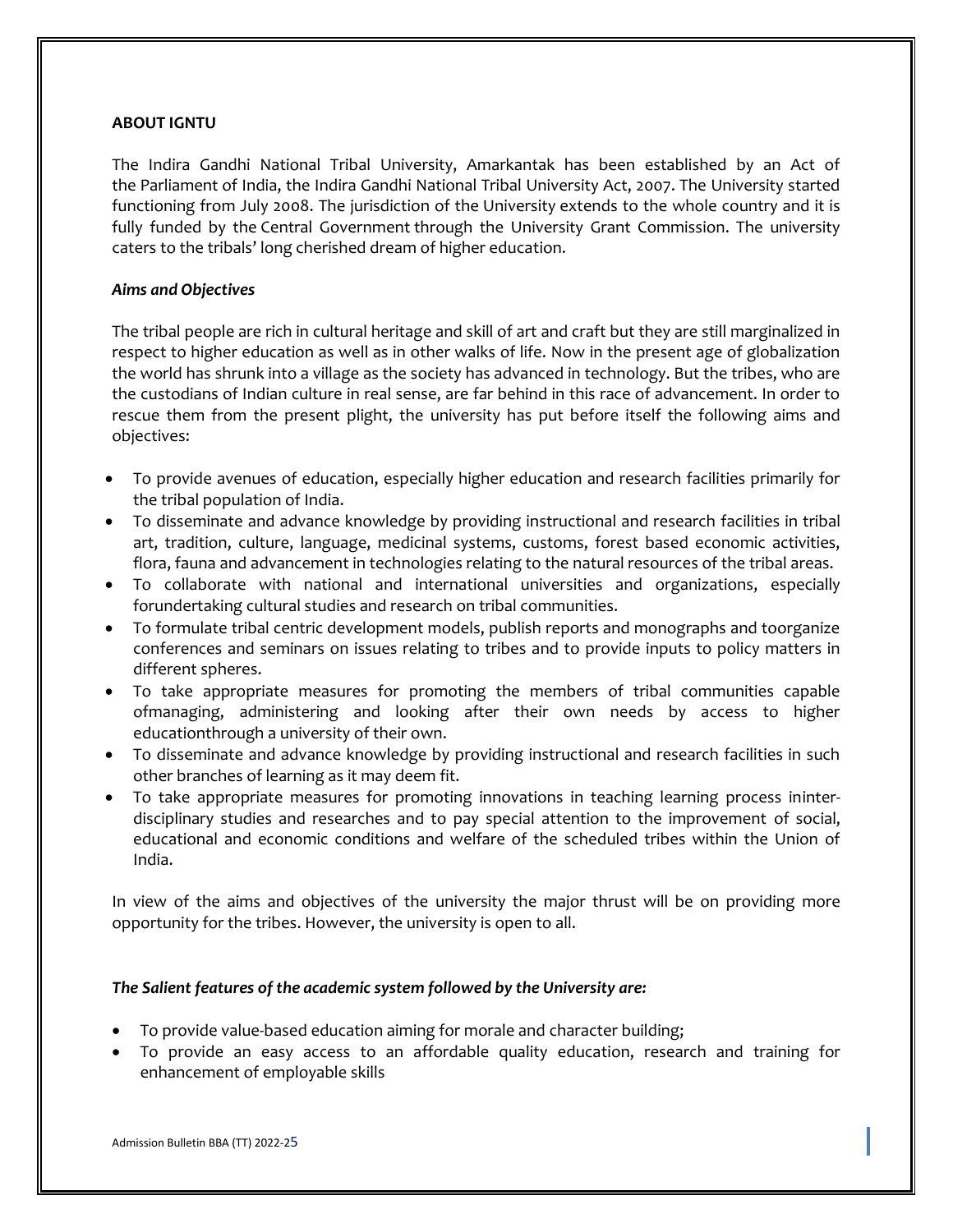- To undertake basic and advanced research activities related to empowerment of tribal population
- To continuously engage in transferring new knowledge for the welfare of tribal population
- To participate persistently in community extension activities
- To strengthen facilities for modern scientific research
- To inculcate good values and morale among the University stakeholders for effectiveness, transparency and accountability
- To keep pace with the changing scenario in higher education and research at the National and International levels
- To collaborate with premier institutions for sharing of knowledge
- To foster interdisciplinary education and research
- To design course curriculum with explicit focus on tribal issues and development; and
- To position the University as the finest Centre of Excellence in education and research, at the global level.

#### **ABOUT IITTM**

Indian Institute of Tourism and Travel Management (IITTM) is an autonomous body under the **Ministry of Tourism, Government of India,** is one of the premier Institutes in the country offering education, training, research and consultancy in the field of tourism, travel and allied sectors. IITTM was established in 1983 and presently IITTM campuses are located at Gwalior, Bhubaneswar, Goa, Noida and Nellore. IITTM is a founder member of UN-ESCAP promoted Network of Asia-Pacific Educational and Training Institutes in Tourism (APETIT).

IITTM is committed to developing quality human resources for tourism and allied services. The target groups of its educational/ training programmes extend much beyond the organized sectors of the economy. IITTM endeavours to nurture professional and managerial excellence, social and cultural sensitivity, moral and ethical responsibility with concern for the environment and strive for latest techniques to develop decision making abilities with a resolute approach towards productivity, excellence, innovation and value for others to enable its participants to keep pace with the changing scenario of the economy and its environs.

The faculty, staff, students and the administration of the Institute contribute to the building up an organizational culture marked by team spirit, confidence, mutual respect and concern for others. The students of the regular courses and the participants of various training programmes enrich the culture of the Institute with their diverse background and experience. IITTM welcomes people working at different levels to attend MDPs and various tailor-made training programmes in IITTM centres at Gwalior, Bhubaneswar, NOIDA, Goa\*, Bodh Gaya\*, Shillong\* and Nellore as well as in other parts of the country.

Our programmes incorporate both subject-specific and generic business modules and have been designed to reflect industry practices and academic developments. Each of our existing courses touches upon tourism as a business activity - the organisation, dimensions, social significance and impact of tourism are studied.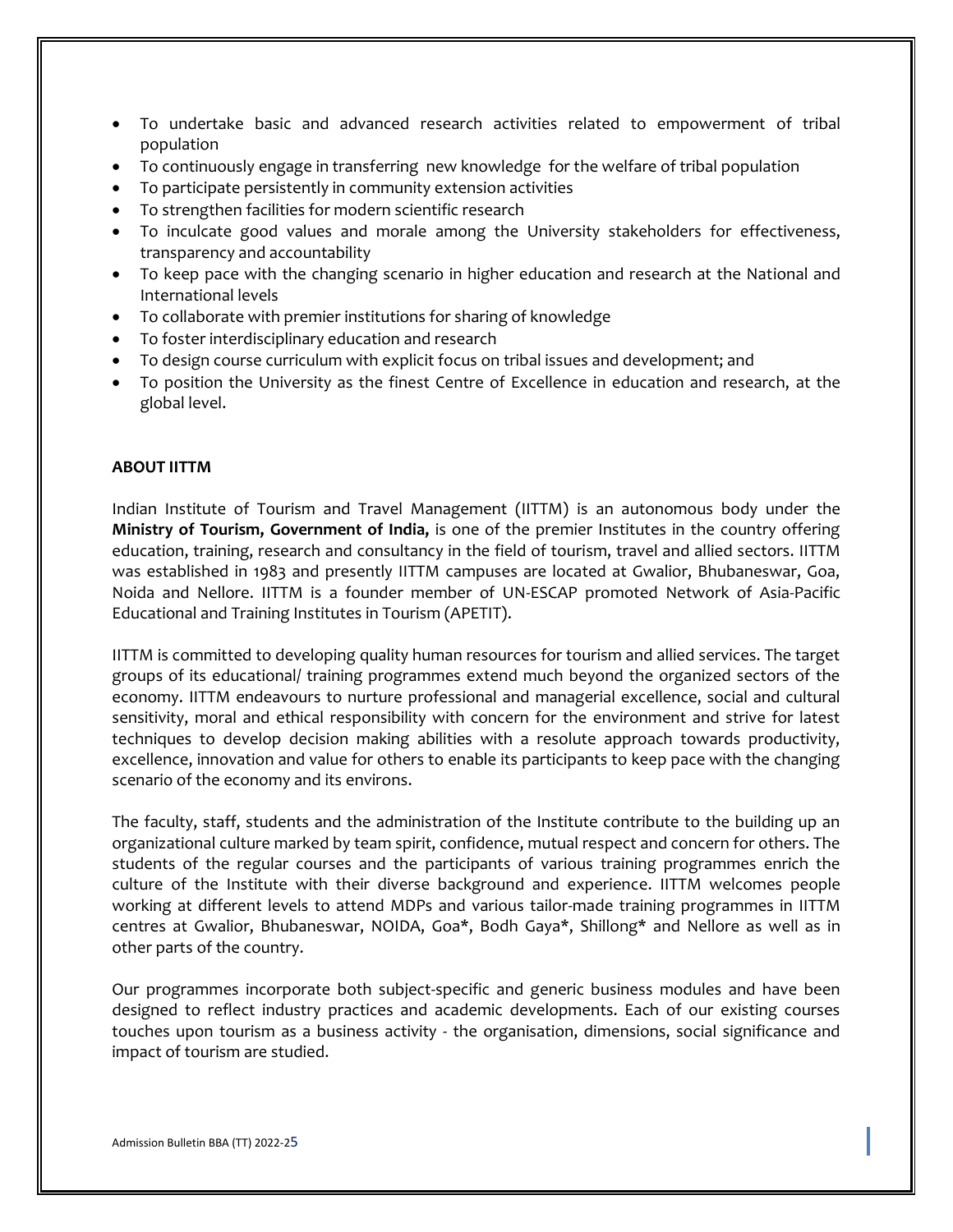With entry profiles ranging from beginners to advanced levels, our programs are tailor made to meet the present need of the tourism industry. Learners are supported at every stage of learning and career development.

Two year full-time Master of Business Administration in Tourism & Travel Management and Bachelor of Business Admisnistration in Tourism & Travel *(As per the MoU signed for collaboration with IGNT University – Ministry of HRD, Govt. Of India)* are offered for learners to enable them to acquire the right skill set with ample flexibility to adapt to employing the organization's needs.

\* Thesecampusesare under the final stages of construction

#### **BBA (TOURISM AND TRAVEL)**

From 2016 onwards, IITTM is offering BBA (Tourism & Travel) program from its centers viz. Gwalior, NOIDA, Bhubaneswar & Nellore (*as per the MoU signed under the collaborative scheme of IGNT University – Ministry of HRD, Govt. Of India*). This program incorporates subject-specific and generic business modules and has been designed to reflect industry practices and academic developments. Moreover, this course has touched upon tourism as a business activity - the organization, dimensions, social significance and impact of tourism are studied. With entry profiles ranging from beginners to advanced levels, this program is designed to meet the present need of the tourism industry. The learners are supported at every stage of learning and career development.

#### *Educational Qualification*

The candidates who have passed 10 + 2 examinations in any subject from a recognized University / Board with a minimum of 50% marks for UR / OBC (45% for SC / ST / PWD) are eligible to apply for BBA (Tourism & Travel) program.

- If the seats reserved for SC/ST remain vacant then the same will be filled by the SC/ST candidates who appear for entrance exam irrespective of their ranking in the exam.
	- Reservation for SC, ST, OBC (under Non-creamy layer) and Physically Challenged candidates will be applicable as per Govt. of India rulesi.e. 7.5% for ST, 15% for SC, 27% for OBC (under noncreamylayer) and 10% for EWS candidates. However, Physically challenged candidates are strongly encouraged to apply.

*Note: The candidate,who belongs to SC / ST / OBC / PWD category, must produce the valid category certificate issued by the competent authority. The OBC candidate has to produce a non-creamy layer certificate as per central Govt. regulations and issued by the competent authority within the last three years (please refer Annexure A).*

#### *Age Limit*

The candidates seeking admission to BBA (Tourism & Travel) program shall not be more than 22 Years as on 1st July, 2022 for UR / OBC. (*Age relaxation of 5 years will be applicable to SC/ST candidates*).

#### *\*Intake Capacity*

Admission Bulletin BBA (TT) 2022-25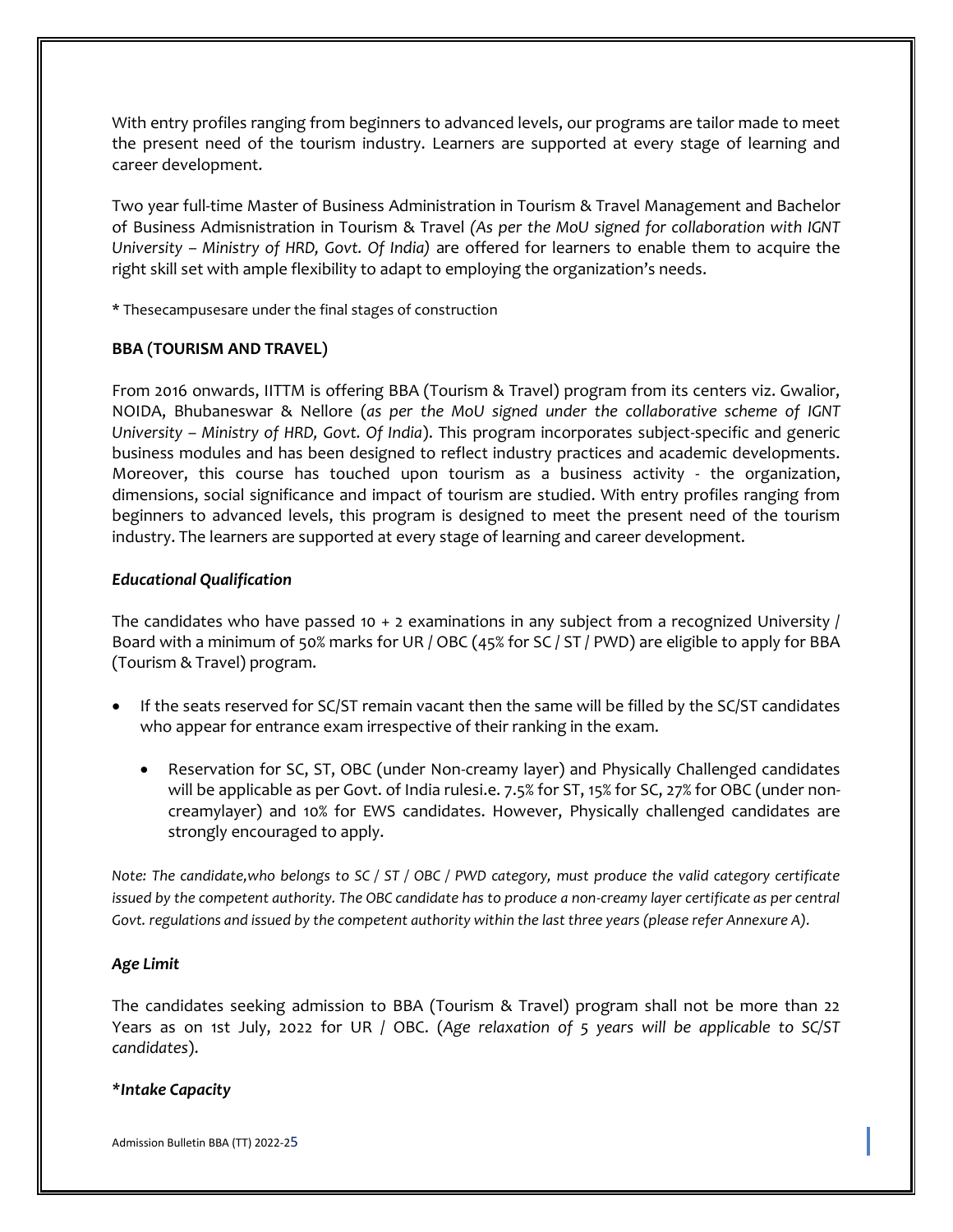| <b>S. No.</b> | <b>IITTM Center</b> | <b>Total seats</b> | <b>UR</b> | <b>OBC</b> | <b>SC</b> | <b>ST</b> | EWS* |
|---------------|---------------------|--------------------|-----------|------------|-----------|-----------|------|
| 1.            | <b>Gwalior</b>      | $112$              | 46        | 30         | 17        | 8         |      |
| 2.            | <b>Bhubaneswar</b>  | 75                 | 30        | 20         | 11        | 6         |      |
| 3.            | <b>NOIDA</b>        | 113                | 46        | 31         | 17        | 8         |      |
| 4.            | <b>Nellore</b>      | 75                 | 30        | 20         | 11        | 6         |      |
| <b>Total</b>  |                     | 375                | 152       | 101        | 56        | 28        | 38   |

(\*10% seats are allocated to Economically Weaker Section (EWS), as per vide OM No. 20013/01/2018-BC-II dated 17 January, 2019, to access the order copy, visi[t https://www.ugc.ac.in/pdfnews/8174449\\_Letter---Reservation-for-EWS.pdf\)](https://www.ugc.ac.in/pdfnews/8174449_Letter---Reservation-for-EWS.pdf) (\*5% seats of the total intake are approved for the International Students)

#### *\*Fee Structure*

The total fee for BBA (Tourism & Travel) is **Rs. 2,79,350/-.** The students are required to deposit the fee semester wise, as per the following details:

| <b>i.</b> First Year   | (First and Second Semesters)                        | Rs. 1,08,850/- |
|------------------------|-----------------------------------------------------|----------------|
|                        | <b>ii.</b> Second Year (Third and Fourth Semesters) | Rs. 88,000/-   |
| <b>iii.</b> Third Year | (Fifth and Sixth Semesters)                         | Rs. 82,500/-   |

*\*Approved by the Institute's BOG in March 2019*

#### **ELIGIBILITY FOR ADMISSION:**

1) Candidates seeking admission in BBA (TT) programme shall be required to possess 10  $+$  2 examinations in any subject from a recognized University / Board with at least 50% marks (45% marks for SC / ST).

Candidates appearing in final year examination of 10+ 2 are also eligible to apply, *subject to they must submit their result of 12th class with the requisite percentage of marks by September 30, 2022, failing which their admission will be cancelled and course fee deposited in the institute, will also be forfeited.*(In this regards, the s*tudent must submit an affidavit on non-judicial stamp paper of Rs.100/-*).

#### **And**

2) Appear in written test **"IGNTU IITTM Admission Test (IIAT)"** to be conducted by IGNTU & IITTM. Admission Test will be held on **June 5, 2022 (Sunday) (tentative) from 10:00 am to 12:00** pm at IITTM centres (i.e.**Gwalior, Bhubaneswar, Noida& Nellore**) and the other centers shortlisted, which will be notified later.

*The candidate has to write their answers on OMR Sheet. It will be an objective type test with four options of nearest answers carrying 100 questions /100 marks [General Awareness (50 Marks), Verbal ability (25 Marks) and Quantitative ability (25 marks)]. One mark for each right answer and no negative marking for wrong answer.*

**3) Group Discussion And Personal Interview:**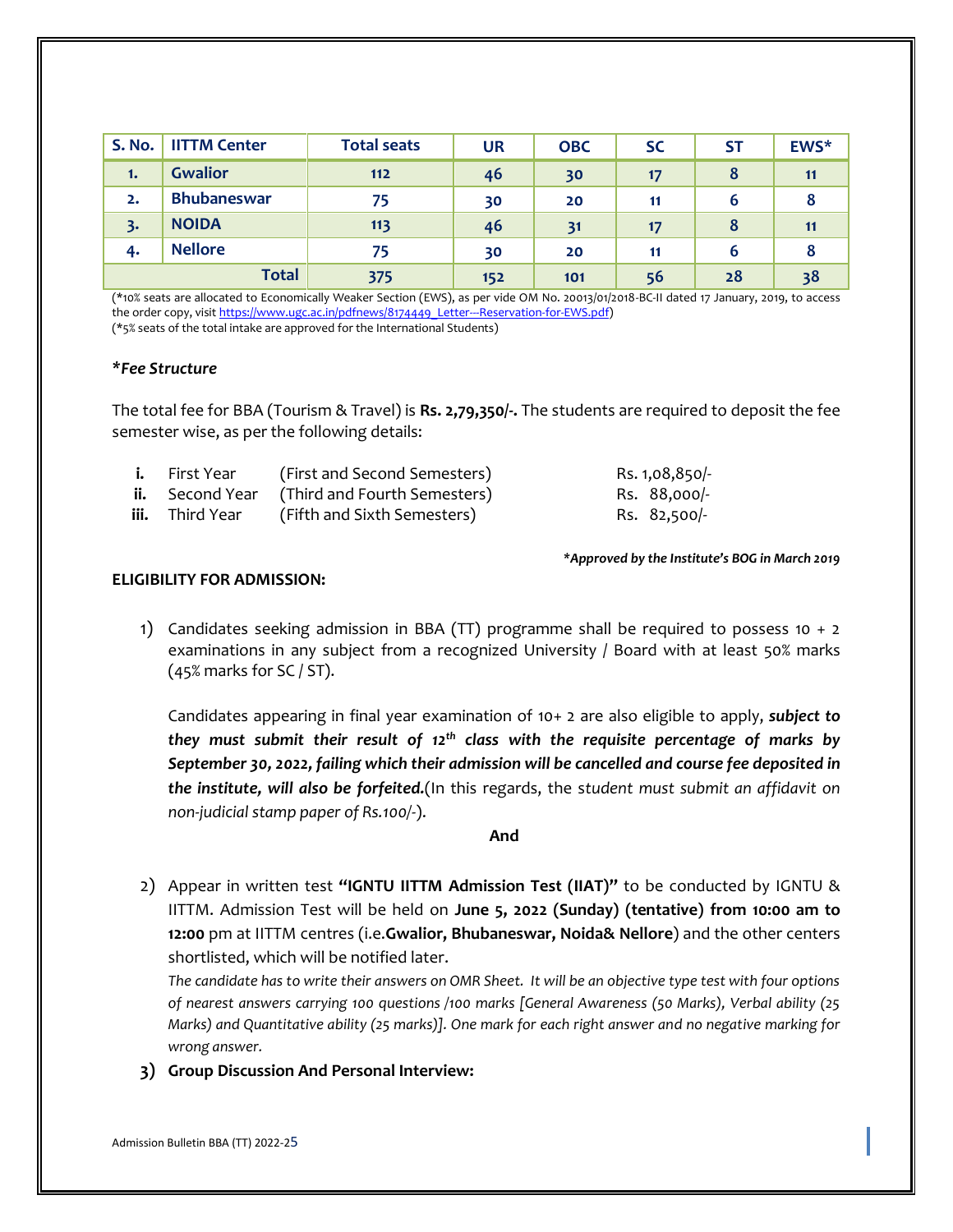Shortlisted candidates will be required to appear for **GD and PI** at any one of the **IITTM centres**, which they have to mark in the admission form:

- $\blacksquare$ IITTM Bhubaneswar
- $\blacksquare$  IITTM Gwalior
- $\blacksquare$  IITTM Nellore
- $\blacksquare$ IITTM Noida

*Note: Candidates must carry all the original documents for verification before being allowed for the GD and PI.*

#### **Application Method:**

• The candidate will have to apply Online. Kindly read the Admission Bulletin for BBA (TT) 2022- 25 thoroughly, before applying for the Admissions 2022 by visiting **[www.iittm.ac.in](http://www.iittm.ac.in/)**

#### **Selection Process:**

A candidate to be considered for admission in BBA (TTM) 2022-25 would have to participate in all the three components of the screening process, as mentioned below. If any case the candidate does not appear in one of components of the screening process, will not be included in the merit list. The admission in BBA (TT) would be strictly on the basis of**overall performance** of **written test + GD + PI**, as explained follows:

|      |                                                     | 100% |
|------|-----------------------------------------------------|------|
| iii. | <b>Personal Interview</b>                           | 15%  |
| ii.  | <b>Group Discussion</b>                             | 15%  |
| i.   | Written Test:IGNTU IITTM Admission Test (IIAT) 2021 | 70%  |

Inter-se-merit will be determined on the basis of above out of maximum 100 marks, by moderating the score of written test into 70% of marks of total marks obtained by the candidate, as practiced by the institute.

- **a.** In case of two or more candidates have scored equal marks, the inter-se-merit of such candidates shall be determined based on higher score and thereafter older in age.
- **b.** In case the candidate fails to establish their eligibility by **September 30, 2022**, the admission would be cancelled and fees will be forfeited.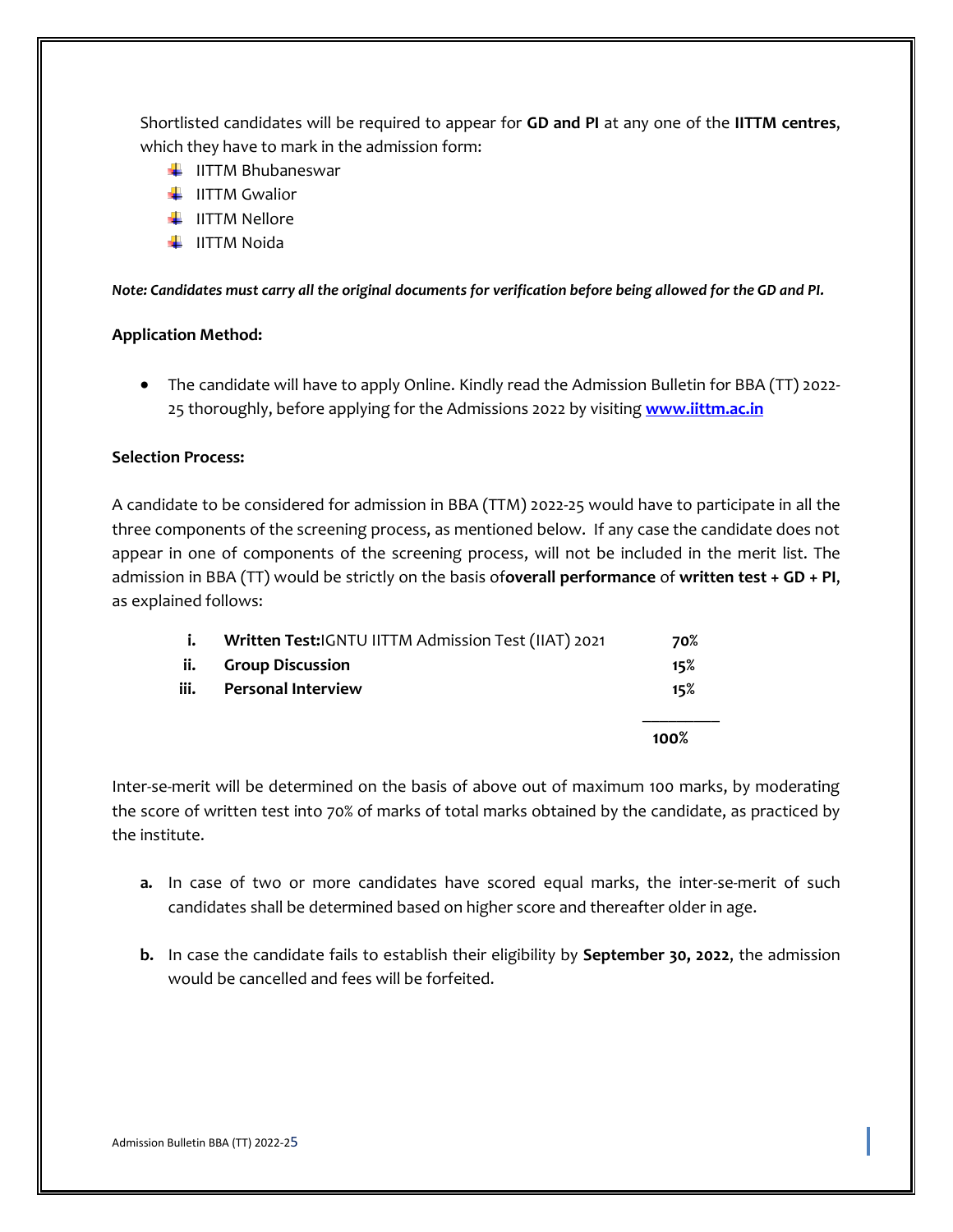#### **ADMISSION CALENDAR\***

|           | Last date of applying to appear in written test (IIAT)    | May 31, 2022       |
|-----------|-----------------------------------------------------------|--------------------|
| $\bullet$ | IGNTU IITTM Admission Test (IIAT) 2022                    | June 5, 2022       |
| $\bullet$ | GD and PI for all applicants (all centers)                | June 25-26, 2022   |
|           | Declaration of Merit List                                 | July 1, 2022       |
| $\bullet$ | Last date for depositing of admission fee                 | July 12, 2022      |
| $\bullet$ | Declaration of seat allotment (for waitlisted candidates) | July 13, 2022      |
|           | Commencement of Academic Session                          | July 18, 2022      |
| $\bullet$ | Last date of apply for internal transfers                 | July 29, 2022      |
|           | from one program / center to another programme /          |                    |
|           | center                                                    |                    |
|           | Communication of decision on transfers cases              | August 2, 2022     |
|           | Completion of MBA (TTM) Central Admission 2022-24         | September 30, 2022 |
|           |                                                           |                    |

*\*Tentative*

#### **IMPORTANT POINTS**

- **i.** Institute shall not be responsible for any postal / courier delays in correspondence related to the admission process.
- **ii.** Movements through waiting lists are strictly on the basis of merit.
- **iii.** Once a candidate has taken admission in one of the programs of IITTM at any of the centres and his / her name is forwarded to IGNTU, then, his / her seat shall not be transferred to any other program of the institute.
- **iv.** Students would be required to deposit academic and hostel fee semester-wise in accordance to the schedule of deposit, failing which a late fee will be paid by the student or disciplinary action will be taken as decided by the authority under the rules of the institute.
- **v.** Hostel fee is applicable only to students who are allotted hostel by the institute.
- **vi.** Admission to the hostel is purely on merit basis and the availability of accommodation in it.
- **vii.** Caution money deposit in the first semester of the program, is refundable to the student after the completion of his / her BBA (Tourism & Travel) course and after the production of NDC as well as receipt of fees along with caution money.
- **viii.** Study Tour is mandatory for all the studentsand the study tour fee is non-refundable in any case.
- **ix.** A candidate / guardian must declare ailment and medical history, if any, at the time of admission.
- **x.** Students on taking admission shall be deemed to have agreed to abide by the rules and regulations of the institute, hostel & examination etc.
- **xi.** All matters are to be settled subject to the jurisdiction of the Madhya Pradesh High Court Gwalior Bench.

#### **SCHOLARSHIP**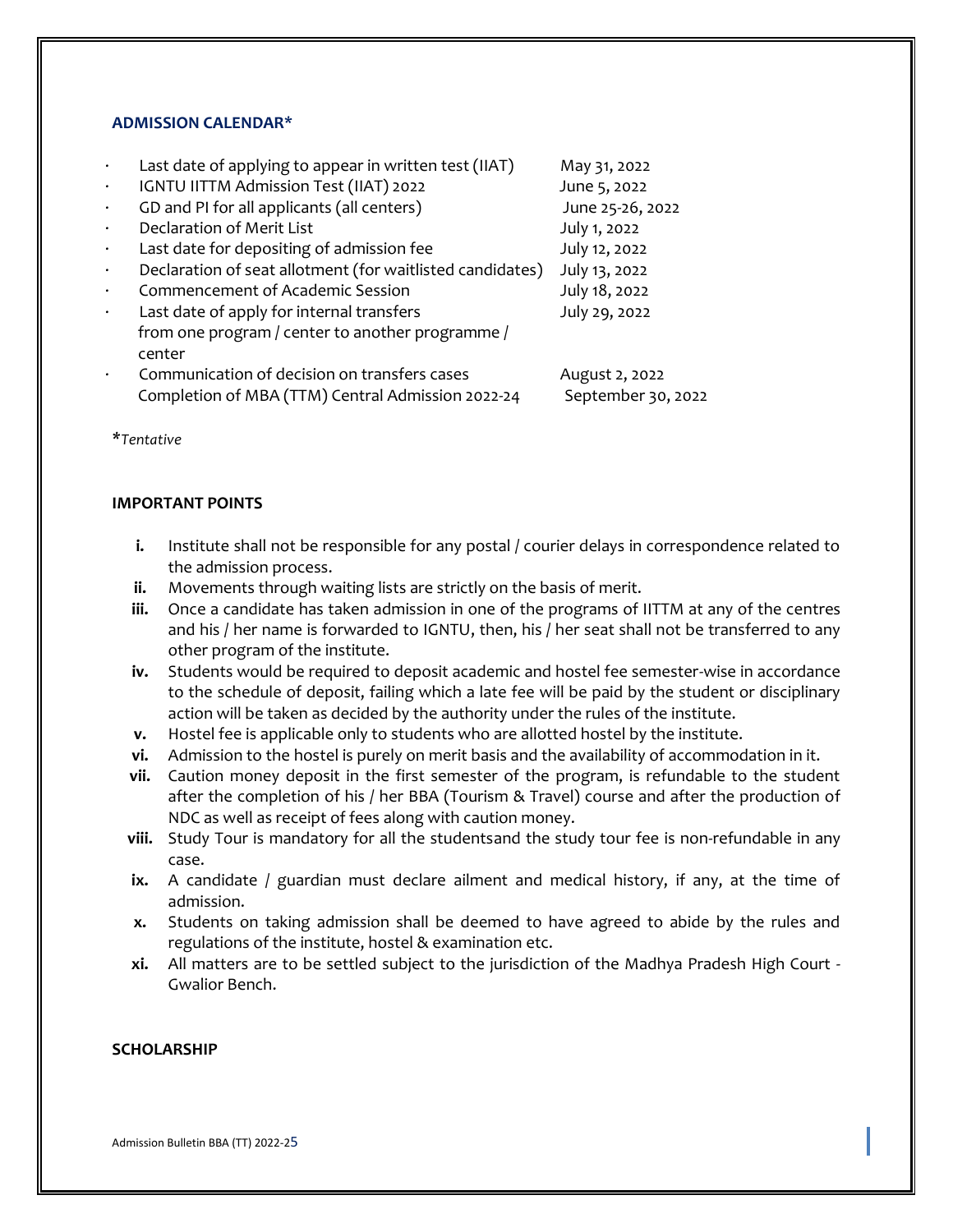Students of IITTM can avail of **government scholarships** offered by various agencies to students of different categories. The Central Govt. as well as State Governments are providing the scholarship (*refund of tuition fee*) to the students belongs to OBC, SC, ST, PH and minorities. On an average, approximately 150 students of institutes are availing benefits of from these scholarships in every academic session. For details, please contact the Scholarship Cell and the detail information is available at the website **[www.iittm.ac.in](http://www.iittm.ac.in/)**

#### **STUDY TOURS**

There will be two study tours organized during the six semesters of BBA (Tourism & Travel) program. The first study tour will be organized in second semester (local tour) and the second one will be in the fourth semester (outstation tour) (tentative).

#### **FACILITIES AT IITTM**

ITTM centers have state-of the art infrastructure that supports a learning environment. Some of the variant features are as follows:

- All the classrooms are having the facilities of air-conditioner and are well-equipped with state of the art technology like projectors etc.
- All the campuses are having the facility of Wi Fi around the clock.
- Gwalior campus is hostel facility, having auditorium, gym facility, conference room, computer lab, one of the best libraries of tourism in the country, canteen, gym facility, hostel mess, medical facilities, playground and sports facilities like the best billiards table within Gwalior city, PNB ATM facility, etc.
- Bhubaneswar campus is having the hostel facility, gym facility, conference room, computer lab, library, canteen, hostel mess, medical facilities, sports facilities etc.
- Noida campus is surrounded by the pleasing atmosphere and it is having hostel facility, gym facility, conference room, computer labs, library, canteen, hostel mess, medical facilities, sports facilities etc.
- Nellore campus is situated in the lap of the nature near to coastal areas and it is having hostel facility, conference room, computer lab, library, canteen, medical facilities, sports facilities etc.

Moreover, Gwalior, Bhubaneswar,Nelloreand Noida campuses offer limited hostel facilities to students at a very affordable price (*though a hostel room is not guaranteed*). Hostel rental varies from Rs. 5,500/-\* to Rs. 7,500/-\*, for a semester, depending upon the type of accommodation. This excludes the caution money deposit and electricity charges. The hostel mess costs in the range of Rs. 3,500/-\* to Rs. 4,000/-\* per month.

\**(subject to revision)*

#### **FACULTY MEMBERS**

Please visit[http://www.iittm.ac.in/main/people\\_faculty.htm](http://www.iittm.ac.in/main/people_faculty.htm)to access the list of Faculty Members or else the details are available at **[www.iittm.ac.in](http://www.iittm.ac.in/)**

**SYLLABUS of MBA (Tourism and Travel Management)**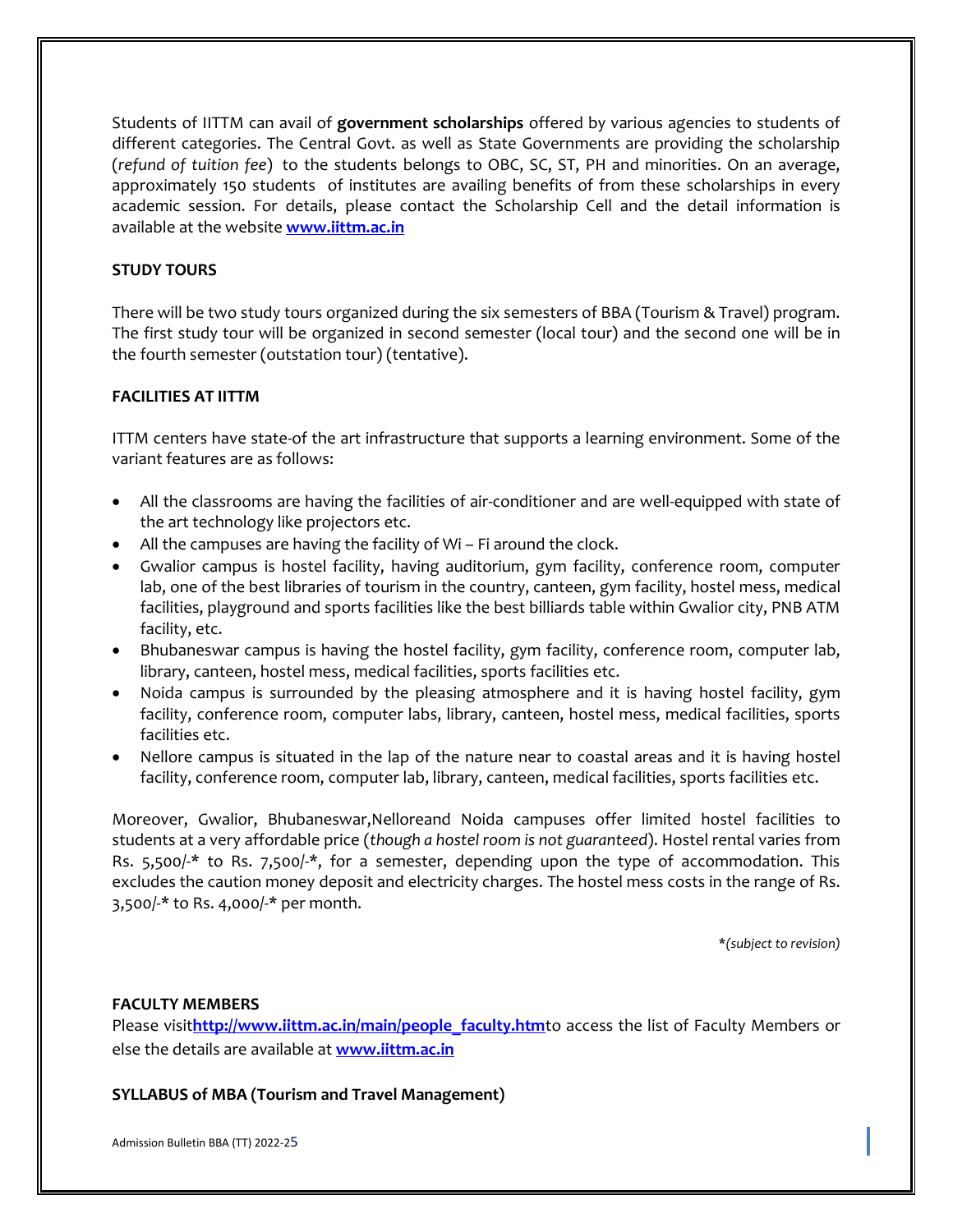Please visit[http://www.iittm.ac.in/main/pro\\_BBA%20\(T&T\).htm](http://www.iittm.ac.in/main/pro_BBA%20(T&T).htm)to access the syllabus or else the details are available at **[www.iittm.ac.in](http://www.iittm.ac.in/)**.

#### **CONTACT DETAILS**

#### **Gwalior**

Indian Institute of Tourism and Travel Management, Govindpuri, Gwalior (MP) – 474011 Phone: 0751 – 2345821 Nodal officer: Dr.Chandra Shekhar Barua Mobile no.: 9425407607 , 8878179131, 9425111266,7000184930 Email[: csbarua003@rediffmail.com](mailto:csbarua003@rediffmail.com) Saurabh.dixit@iittm.ac.in [admissions@iittm.ac.in](mailto:admissions@iittm.ac.in) Website[: www.iittm.ac.in](http://www.iittm.ac.in/)

#### **Bhubaneswar**

Indian Institute of Tourism and Travel Management, Dumuduma, Bhubaneswar (Odisha) – 751019 Phone: 0674 – 2472014 / 2472016; Fax: 0674-2472013 Nodal officer: Dr.M.S. Hussain Mobile no.:9437010180,9883053751,8342082073 Email:bhubaneswar@iittm.ac.in Website[: www.iittmb.in](http://www.iittmb.in/) Website: www.iittmb.in

#### **Noida**

Indian Institute of Tourism and Travel Management, Plot no. A 36, Sector - 62, NOIDA, Gautam Buddha Nagar, UP – 201301 Phone: 0120 – 2459100 Nodal officer: Dr.Pawan Gupta Mobile no.:7503465065,9911391880,8860081676 Email[: info@iittmnoida.ac.in](mailto:info@iittmnoida.ac.in) / Website[: www.iittmnoida.ac.in](http://www.iittmnoida.ac.in/)

#### **Nellore**

Indian Institute of Tourism and Travel Management, South campus Golagamudi (Village & Post), via - Sarvepalli, SPSR, Nellore, Andhra Pradesh-524321 Phone: 0861 – 2353199; Fax: 0861 2353299 Nodal officer: Prof.Monika Prakash Mobile no.:9866274850,9966462786,9490787854,8999199338 Email: nellore@iittm.ac.in Website[: www.iittmsouth.org](http://www.iittmsouth.org/)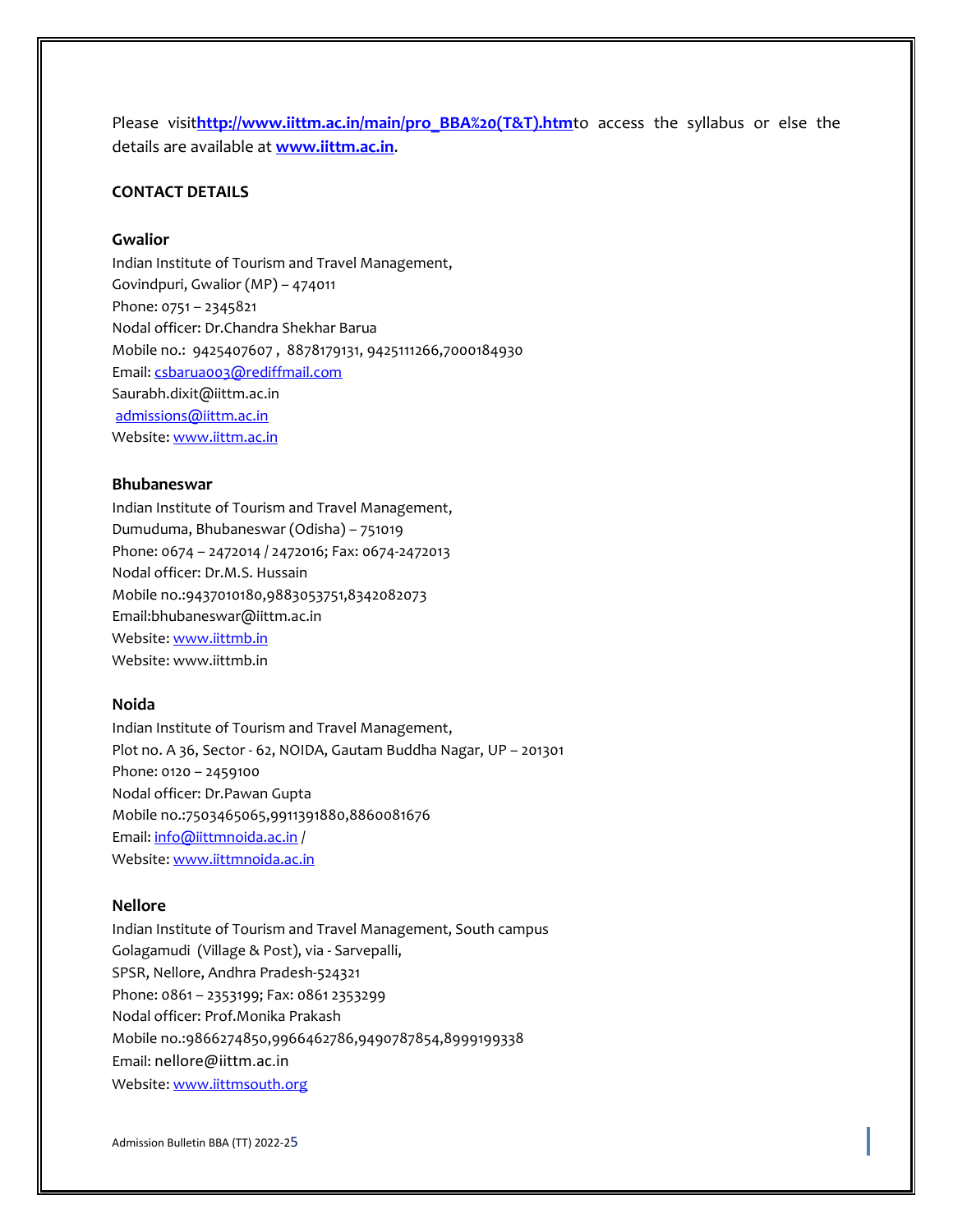#### **Goa**

National Institute of Water Sports (NIWS) - A Center of IITTM Aivavo, Near Dona Paula Circle Caranzalem, Panjim, Goa, 403002 [Tel:91-832-2454800/2456050](tel:91-832-2454800/2456050) Nodal officer: Prof.:Sutheeshna Babu S. 9447791508,7377686582 E-mail: [niwsgoa@gmail.com](mailto:niwsgoa@gmail.com) an[d babspillai@gmail.com](mailto:babspillai@gmail.com) Website[: http://www.niws.nic.in/](http://www.niws.nic.in/)

#### **RESERVATION OF RIGHTS**

The Admission Bulletin for BBA (Tourism & Travel) 2022-25 is applicable for admission to the **BBA (Tourism & Travel)** program. IGNTU and IITTM reserves all the right to make changes in requirements and regulations for admission, regulation for continuing the courses, contents of the courses, fee charge or regulations affecting students or making any other suitable modifications in any matter incidental or ancillary thereto, should these be deemed necessary in the interest of the student, profession or the institute. All matters of dispute, regarding the above, if any, will be subject to the legal jurisdiction of Madhya Pradesh High Court - Gwalior only.

#### **NOTE: THIS ADMISSION BULLETIN IS SUBJECT TO THE APPROVAL OF IGNTU**

**\*\*\*\*\*\***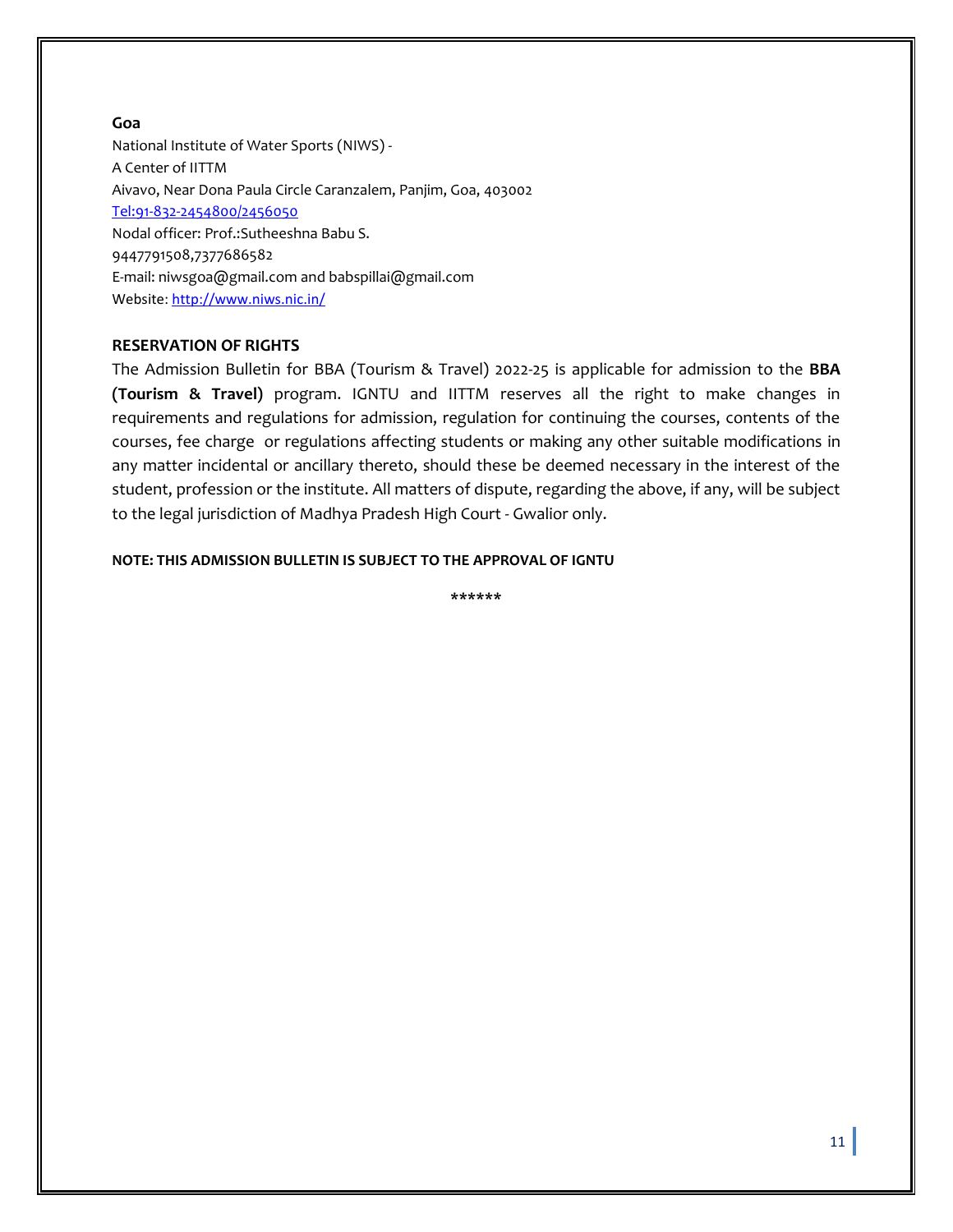### **Annexure-A: Prescribed Format for OBC Certificate FORM OF CERTIFICATE TO BE PRODUCED BY OTHER BACKWARD CLASSES APPLYING FOR APPOINTMENT TO POSTS / ADMISSION TO CENTRAL EDUCATIONAL INSTITUTIONS (CEIs), UNDER THE GOVERNMENT OF INDIA**

|              |                                                                                                                                                                                                                                |                                                                                                                  | Son $/$ |
|--------------|--------------------------------------------------------------------------------------------------------------------------------------------------------------------------------------------------------------------------------|------------------------------------------------------------------------------------------------------------------|---------|
|              |                                                                                                                                                                                                                                |                                                                                                                  |         |
|              |                                                                                                                                                                                                                                |                                                                                                                  |         |
|              |                                                                                                                                                                                                                                |                                                                                                                  | State   |
|              |                                                                                                                                                                                                                                | Community which is recognized as a backward class                                                                |         |
| under:       |                                                                                                                                                                                                                                |                                                                                                                  |         |
| (i)          |                                                                                                                                                                                                                                | Resolution No. 12011/68/93-BCC(C) dated 10/09/93 published in the Gazette of India Extraordinary Part I          |         |
|              | Section I No. 186 dated 13/09/93.                                                                                                                                                                                              |                                                                                                                  |         |
| (ii)         |                                                                                                                                                                                                                                | Resolution No. 12011/9/94-BCC dated 19/10/94 published in the Gazette of India Extraordinary Part I              |         |
|              | Section I No. 163 dated 20/10/94.                                                                                                                                                                                              |                                                                                                                  |         |
| (iii)        |                                                                                                                                                                                                                                | Resolution No. 12011/7/95-BCC dated 24/05/95 published in the Gazette of India Extraordinary Part I              |         |
|              | Section I No. 88 dated 25/05/95.                                                                                                                                                                                               |                                                                                                                  |         |
| (iv)         | Resolution No. 12011/96/94-BCC dated 9/03/96.                                                                                                                                                                                  |                                                                                                                  |         |
| (v)          |                                                                                                                                                                                                                                | Resolution No. 12011/44/96-BCC dated 6/12/96 published in the Gazette of India Extraordinary Part I              |         |
|              | Section I No. 210 dated 11/12/96.                                                                                                                                                                                              |                                                                                                                  |         |
| (vi)         | Resolution No. 12011/13/97-BCC dated 03/12/97.                                                                                                                                                                                 |                                                                                                                  |         |
| (vii)        | Resolution No. 12011/99/94-BCC dated 11/12/97.                                                                                                                                                                                 |                                                                                                                  |         |
| (viii)       | Resolution No. 12011/68/98-BCC dated 27/10/99.                                                                                                                                                                                 |                                                                                                                  |         |
| (ix)         |                                                                                                                                                                                                                                | Resolution No. 12011/88/98-BCC dated 6/12/99 published in the Gazette of India Extraordinary Part I              |         |
|              | Section I No. 270 dated 06/12/99.                                                                                                                                                                                              |                                                                                                                  |         |
| (x)          |                                                                                                                                                                                                                                | Resolution No. 12011/36/99-BCC dated 04/04/2000 published in the Gazette of India Extraordinary Part I           |         |
|              | Section I No. 71 dated 04/04/2000.                                                                                                                                                                                             |                                                                                                                  |         |
| (xi)         |                                                                                                                                                                                                                                | Resolution No. 12011/44/99-BCC dated 21/09/2000 published in the Gazette of India Extraordinary Part I           |         |
|              | Section I No. 210 dated 21/09/2000.                                                                                                                                                                                            |                                                                                                                  |         |
| (xii)        | Resolution No. 12015/9/2000-BCC dated 06/09/2001.                                                                                                                                                                              |                                                                                                                  |         |
| (xiii)       | Resolution No. 12011/1/2001-BCC dated 19/06/2003.                                                                                                                                                                              |                                                                                                                  |         |
| (xiv)        | Resolution No. 12011/4/2002-BCC dated 13/01/2004.                                                                                                                                                                              |                                                                                                                  |         |
| (xv)         |                                                                                                                                                                                                                                | Resolution No. 12011/9/2004-BCC dated 16/01/2006 published in the Gazette of India Extraordinary Part I          |         |
|              | Section I No. 210 dated 16/01/2006.                                                                                                                                                                                            |                                                                                                                  |         |
|              |                                                                                                                                                                                                                                |                                                                                                                  |         |
|              |                                                                                                                                                                                                                                |                                                                                                                  |         |
|              |                                                                                                                                                                                                                                | This is also to certify that he/she does not belong to the persons/sections (Creamy Layer) mentioned in Column 3 |         |
|              |                                                                                                                                                                                                                                | of the Schedule to the Government of India, Department of Personnel & Training O.M. No. 36012/22/93-Estt.(SCT)   |         |
|              | dated 08/09/93 which is modified vide OM No. 36033/3/2004 Estt.(Res.) dated 09/03/2004.                                                                                                                                        |                                                                                                                  |         |
|              | Dated: the contract of the contract of the contract of the contract of the contract of the contract of the contract of the contract of the contract of the contract of the contract of the contract of the contract of the con |                                                                                                                  |         |
|              |                                                                                                                                                                                                                                | District Magistrate / Deputy Commissioner / Competent Authority                                                  |         |
|              |                                                                                                                                                                                                                                |                                                                                                                  | Seal    |
| <b>NOTE:</b> |                                                                                                                                                                                                                                |                                                                                                                  |         |

*(a)* The term 'Ordinarily' used here will have the same meaning as in Section 20 of the Representation of the People Act, 1950.

*(b)* The authorities competent to issue Caste Certificates are indicated below:

*(i)* District Magistrate / Additional Magistrate / Collector / Deputy Commissioner / Additional Deputy Commissioner / Deputy Collector / Ist Class Stipendiary Magistrate / Sub-Divisional magistrate / Taluka Magistrate / Executive Magistrate / Extra Assistant Commissioner (not below the rank of Ist Class Stipendiary Magistrate).

*(ii)* Chief Presidency Magistrate / Additional Chief Presidency Magistrate / Presidency Magistrate.

*(iii)* Revenue Officer not below the rank of Tehsildar' and

*(iv)* Sub-Divisional Officer of the area where the candidate and / or his family resides.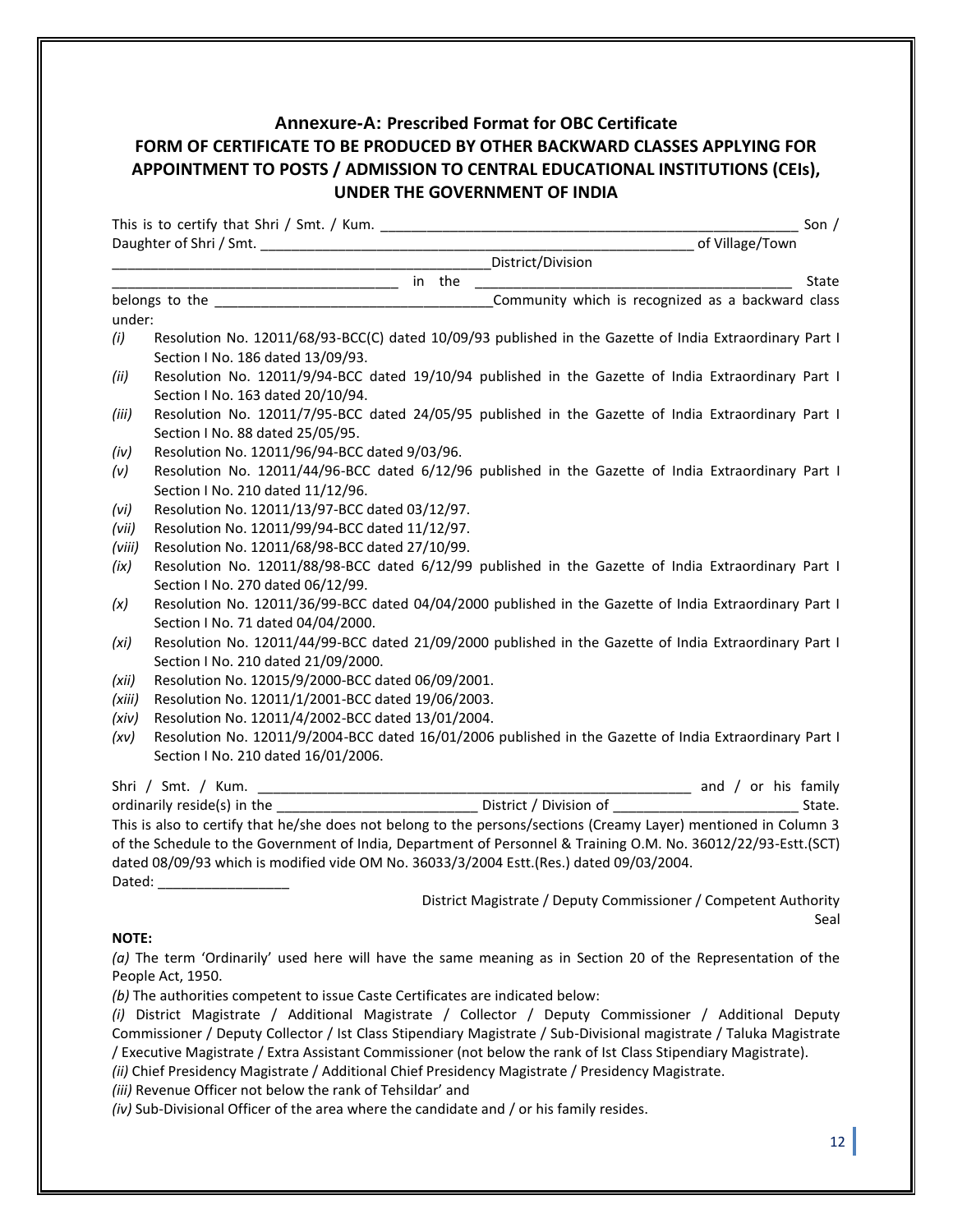#### **INSTRUCTIONSAGAINSTRAGGING**

With thirty-eight years of its existence, Indian Institute of Tourism and TravelManagement (IITTM) has earned recognition as one of the renownedcenters of teaching and research in the country. We appreciate the parents and the students for their interest andoption towards pursuing their higher studies at IITTM. We wish them success in their plans towardsgetting admission in the programme of their choice on the campus. Those who succeed in joining a course should bemaking best use of the excellent facilities and congenial atmosphere available in the Institute towards all rounddevelopment of their personality. We would expect our students to make best use of this opportunity and grow as ableand responsible citizens. Students will be required to work hard with their energies focused towards achieving theirgoal.

Wetakeprideininformingallthosedesirousofseekingadmission,thatoveralltheseyears,ourIITTMhasthe best traditions of maintaining a healthy and congenial academic environment. We are also glad to convey that withthe determined and sincere efforts of our senior students and faculty, our campus has been free from the menace ofRagging.

Course Chairpersons / Nodal Officers of all the IITTM Centers to ensure that every student and theirparents be asked to submit an undertaking every academic year to the effect that the concerned students will not takepart inanyactivityleading toragging ofjuniorstudents.

#### **WhatConstitutesRagging?**

Raggingconstitutesoneormoreofanyofthefollowingacts:

- 1. Any conduct by any studentor students whether by words spoken or written orby an act which has theeffectofteasing, treatingorhandlingwithrudenessafresher orany other student.
- 2. Indulging in rowdy or undisciplined activities by any student or students which causes or is likely to causeannoyance, hardship, physical or psychological harm or to raise fear or apprehension thereof in any fresher or anyother student.
- 3. Asking any student to do any act which such student will not in the ordinary course do and which has theeffect of causing or generating a sense of shame, or torment or embarrassment so as to adversely affect the physiqueor psycheofsuchfresheroranyotherstudent.
- 4. Any act by a senior student that prevents, disrupts or disturbs the regular academic activity of any otherstudent orafresher.
- 5. Exploiting the services of a fresher or any other student for completing the academic tasks assigned to anindividualoragroup ofstudents.
- 6. Anyactof financial extortionorforceful expenditureburdenputon afresherorany other student bystudents.
- 7. Anyactofphysicalabuseincludingallvariantsofit:sexualabuse,homosexual assaults,stripping,forcingobsceneandlewdacts,gestures,causingbodilyharmoranyotherdangertoh ealthorperson.
- 8. Anyactorabusebyspokenwords,emails,post,publicinsultswhichwouldalsoincludederivingpervertedpleasure,vicariousor sadisticthrill fromactivelyor passively participating in the discomfiture to fresheror anyotherstudent.
- 9. Anyactthataffectsthementalhealthandself-confidenceofafresheroranyother studentwith orwithout an intent to derive a sadistic pleasure or showing off power, authority or superiority by a student over anyfresher oranyotherstudent.